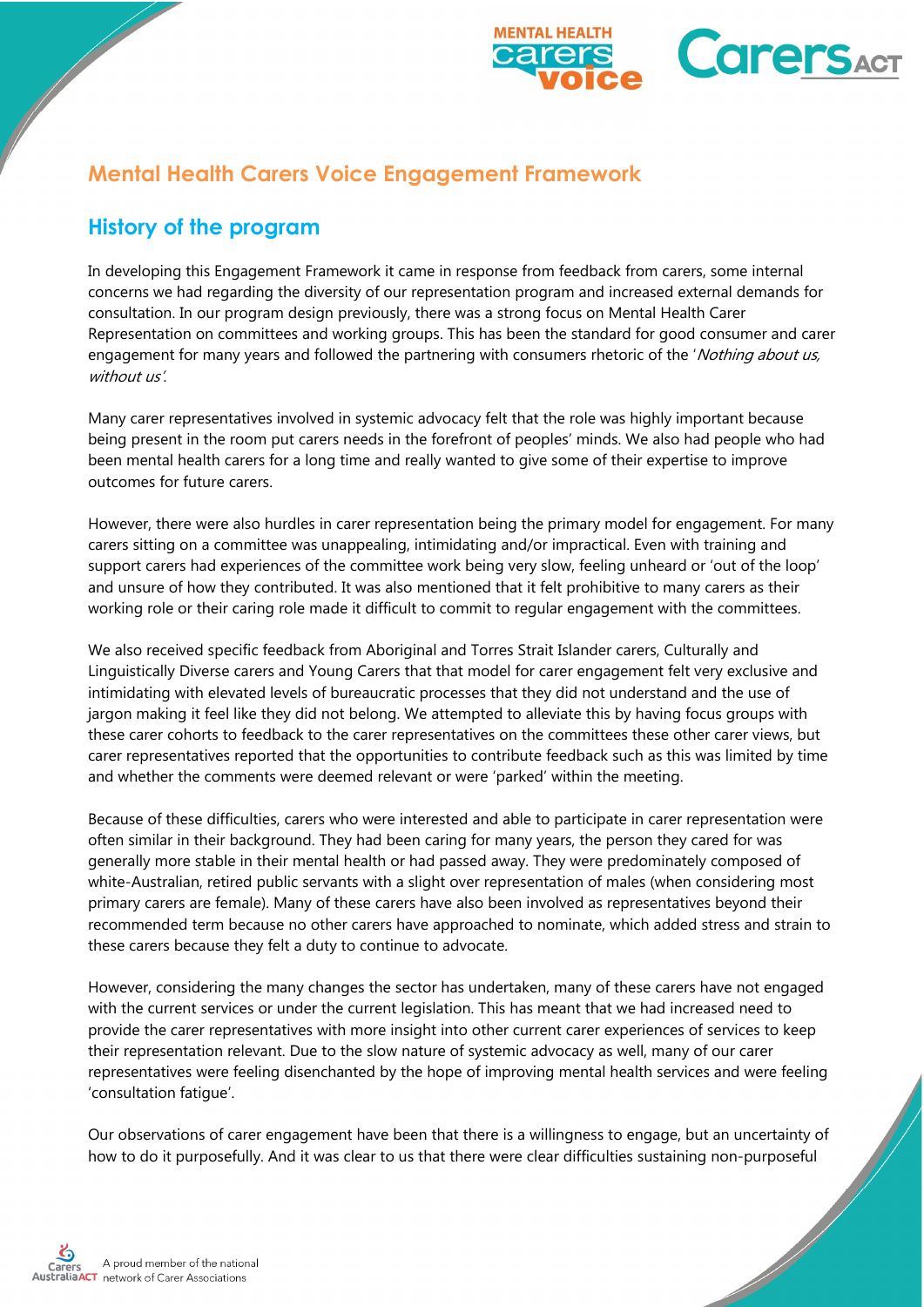



advocacy activities in this model moving forward. Our experiences informed us that it was a necessary component but should not the principal component to good carer engagement.

With so many different areas of change there is a need to define our methods for carer engagement and develop clear decision-making regarding priorities based on carer need.

This will hopefully involve capturing a broad range of carer experiences, across the many changing areas of mental health, maintaining carer wellbeing in this unstable environment and ensuring that the information is purposeful and producing good outcomes for carers

## **Development of the Framework – Consultation**

In developing our current framework, we returned to what was important to mental health carers, what were the values of our program to ensure that we stayed true to the mental health carer voice for the programs future.

This process was undertaken through a long process of formal and informal consultation with carers whereby we interviewed carers who had been committee representatives, carers who had attended trainings but decided not to become committee representatives and carers who attended our focus groups why they participated that way and we started to understand carer engagement more.

Speakly broadly, carers found the committee representation difficult to engage with, even the carers who worked in the sector felt that they were talked down to and never able to keep up. We also had some targeted conversations with specific cohorts of carers. The young carers, Aboriginal and Torres Strait Islander carers and CALD carers found engagement with our program particularly difficult because of the focus on committee representation and within the committees the language barriers and jargon were difficult even for those who were proficient in English.

Time was also a large factor for carers, they wanted to feel informed for the meeting, read the meeting papers, know what was happening in the wider carer community and then report back what was happening to us which took a long time. This meant that there was great difficulty in people in current caring roles participating whilst the person was unwell and also people who were working participating in the program.

This then led to a large amount of our committee representatives being retired former carers.

Some carers talked about their wellbeing and feeling like they had signed up to another commitment and it was hard to say no.

The positive aspects carers talked about was having a say, the transparency and accountability, the reimbursement (being valued) and knowing that people were being held to account and that your story and your opinion could be used to change the way the system worked and could go all the way to the top.

We were being faced with a series of factors – we had increased demands for carers to provide feedback and we had fewer carers who wanted to participate. We also had carers who were telling us it was starting to impact negatively on their wellbeing to participate so much.

We knew that whatever we did, carers had to lead the decision making and that transparency and accountability needed to be included.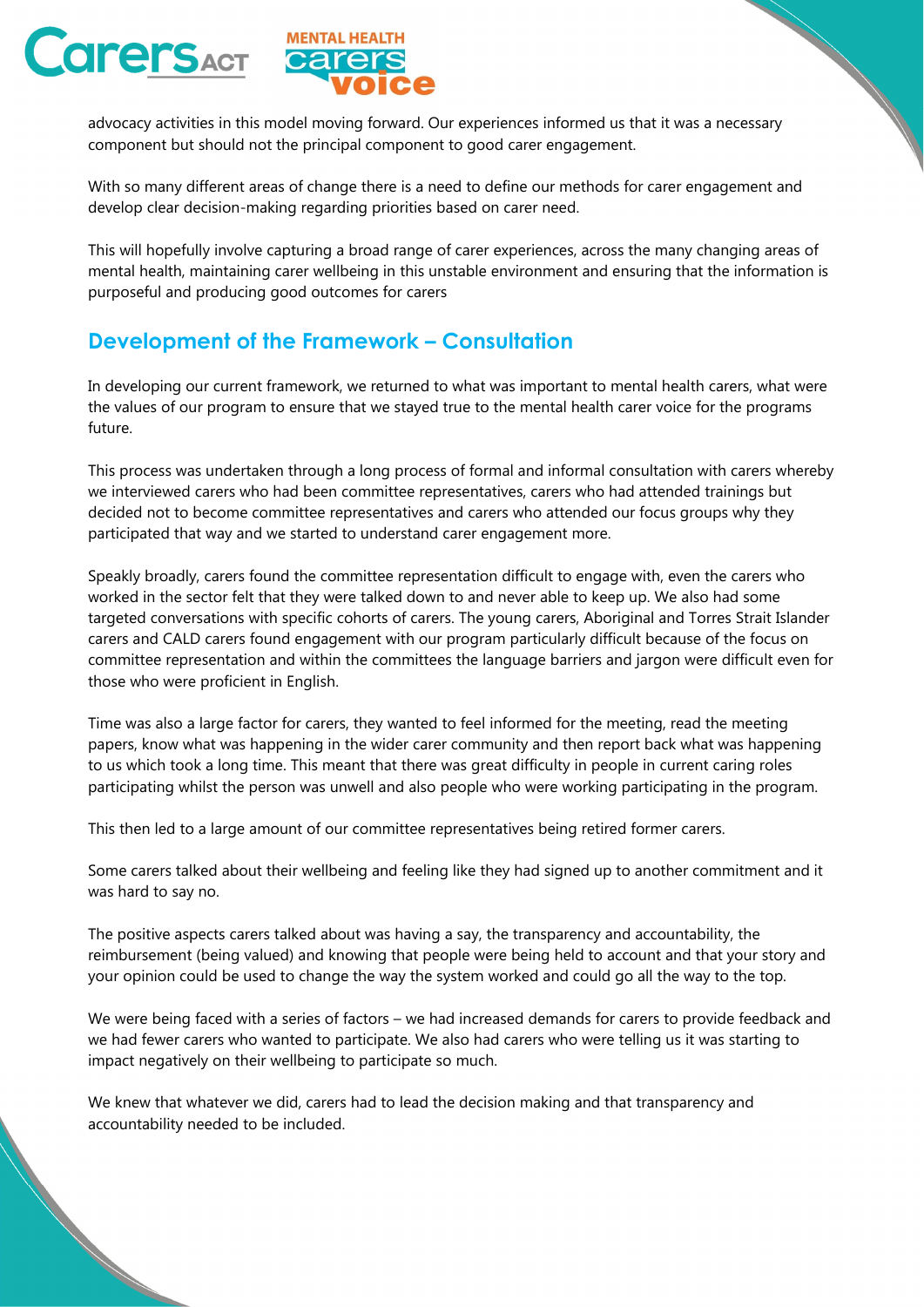



We also paid particular attention to the time, value and wellbeing components of the conversations. Carers are time poor, they are often not valued by society for their contribution and they already have difficulty maintaining wellbeing so our engagement model needs to support carers with effective use of their time, valuing their contribution and supporting their wellbeing.

From our consultations the carers that engaged with us that had the most positive experiences were the carers that saw what they had done had achieved positive impact – so we started looking at models for focusing on engagement that leads to real change, such as more co-design and deliberative democracy etc.

What our consultations and review of the program led us to was developing some core engagement principles for the Mental Health Carers Voice which are;

- Our decision-making process puts mental health carers at its peak
- We are committed to Purposeful Advocacy and to creating meaningful change
- Mental Health Carer Wellbeing is a High Priority in the Work we do
- We are informed by what carers experience and by evidence-based interventions
- We keep Carers Engages in the change in the Sector and the work we do

Our model for engagement is based on the core values of Public Participation; (IAP2.2019)

- 1. Public participation is based on the belief that those who are affected by a decision have a right to be involved in the decision-making process.
- 2. Public participation includes the promise that the public's contribution will influence the decision.
- 3. Public participation promotes sustainable decisions by recognising and communicating the needs and interests of all participants, including decision makers.
- 4. Public participation seeks out and facilitates the involvement of those potentially affected by or interested in a decision.
- 5. Public participation seeks input from participants in designing how they participate.
- 6. Public participation provides participants with the information they need to participate in a meaningful way.
- 7. Public participation communicates to participants how their input affected the decision.

## **Decision making framework and Carer Led**

The most meaningful change for this program sits with its governance framework. As a cohort, mental health carers are experiencing change and requests for input into a vast amount of sector reform. This includes, but is not limited to, inpatient mental health, primary mental health, carer supports, community mental health, disability, housing, education, welfare payments and more. As a result, and as stated above, there is a need to prioritise the issues and to utilise carers time and expertise on the issues that are most likely to have direct impact on mental health carers.

To undertake this, two carer-led approaches are utilised for the decision making regarding the priorities for carer engagement and the methods utilised for each priority.

Firstly, the establishment of an annual Mental Health Carer Priority Needs survey for identifying the priority issues and secondly the MHCV Advocacy and Policy Advisory Group that are responsible for

- 1. distilling the survey results into a Strategic Plan for the Mental Health Carers Voice program.
- 2. Reviewing the survey results the following year to update the strategic plan if necessary
- 3. Directing the workflow of the MHCV program assuring it aligns with the Strategic Plan.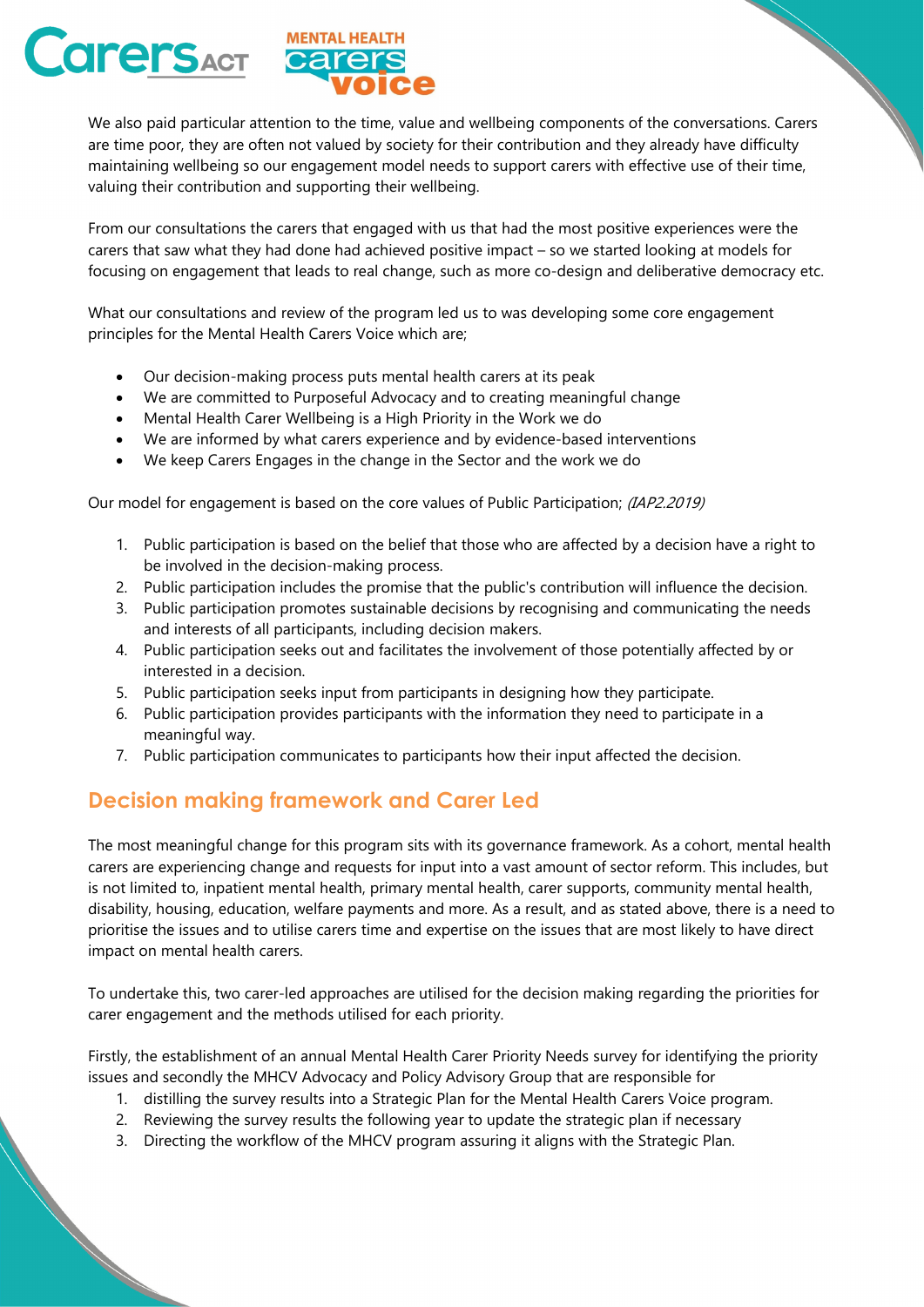



The Advocacy and Policy Advisory Group is comprised of Canberra mental health carers and is advised by the Manager of Policy and Stakeholder Engagement for the MHCV. They are ultimately responsibility for the direction of the program. More detail regarding the committee Terms of Reference, Code of Conduct, Application Process etc. will be provided in supporting documentation.

All members of the committee are responsible for adhering to their role responsibilities and are reimbursed if they wish to be for their involvement. The Group decides whether the activities/positions of the MHCV align with the Strategic Plan priorities and if so, the level of carer engagement needed to form a response.

## **Putting the Carer First**

A central principal for this carer led framework to be successful is a commitment from carers to think about their own needs. It is often difficult in the carer advocacy space for carers to identify their needs as separate to the needs of the person they care for. For families, the needs are too entwined to separate, and many carers consider their advocacy role to sit as acting to advocate for more mental health services for the person they care for.

Whilst this is undeniably a major issue within mental health advocacy and the MHCV continues to promote the enormous need for greater investment in all levels of mental health to ensure the right treatment is available at the right time. This is advocacy that is taking place through most, if not all, the mental health peaks and we would have little new to add to that conversation.

Therefore, part of the decision making and the program direction needs to be about being non-duplicative, partnering with other peaks where it is best for an advocacy position and also solidifying our role as Peak Body for Mental Health Carers in the ACT.

This framework, therefore, identifies that focus for advocacy work needs to meet the following criteria;

- Does the issue have a significant impact on mental health carers? What is that impact?
- Is this an issue specific to the ACT or one where the ACT is uniquely positioned to comment?
- Is this an issue where carers and consumers may have different views?
- Is there any other significant work being undertaken that we should participate and collaborate on instead?
- What is the likely outcome for undertaking this activity and is the timing right?

It will be the responsibility of the Mental Health Policy Officer to provide this advice throughout the year to the APAG to incorporate into their decision making.

## **Purposeful Advocacy**

What this means is that the work we do is focus on achieving undertaken through a decision making framework focused on;

- What is the Impact on Mental Health Carers?
- What is Mental Health Carer Influence on the Decision that is being made?
- What is the level of interest that Mental health carers have in the issue?
- What is the best method for us to achieve the best outcome for Mental health carers?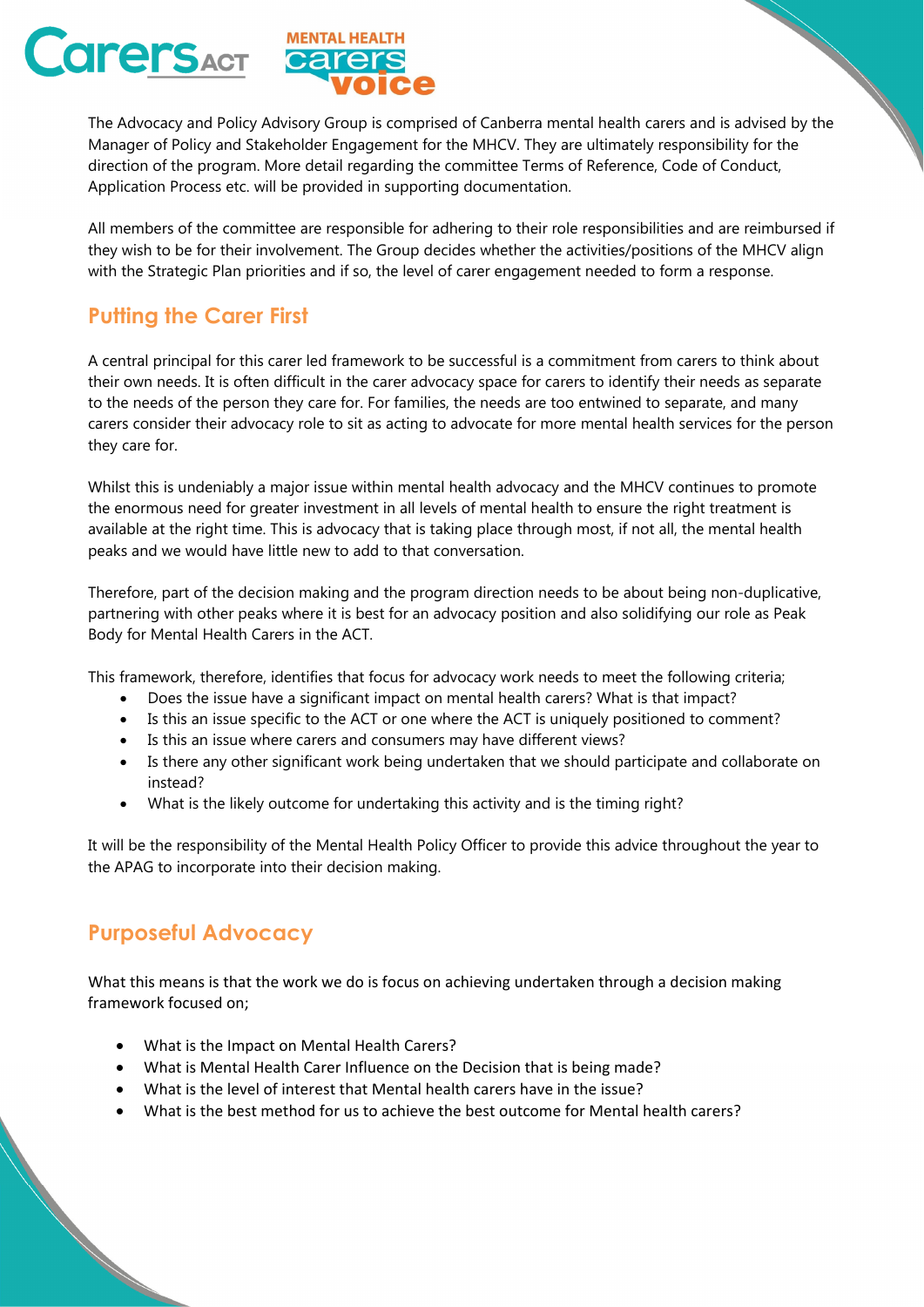



# **Mental Health Carer Wellbeing is a High Priority in our Engagement**

When making a decision about what we advocate on and how to approach our advocacy method, a duty of care responsibility is beholden to us.

Carer wellbeing is complex, as we have known that carers can become highly enmeshed in their caring roles, we have made a conscious wellbeing position to emphasise life outside of caring as a priority for our carers as well, which is why most of our advocacy involvement is going to be time limited, and targeting people with a highly recent caring experience. We ideally want a carer to become involved to have a clearly defined advocacy role and to have it end at the expected time and be able to see what they contributed to and feel positively about it because they have seen the project completed.

## **We are informed by what carers experience and by evidence-based interventions**

All of our position statements, responses, budget submissions etc. are to be based on carer feedback that is gathered in a high-quality method and from a wide variety of carers and also evidence informed ie. research based or best practice-based interventions.

We want to have a breadth of carer experiences informing our positions but also a depth of understanding of the issues as well.

For example; APAG will need to be consulted at the start of developing a position statement to ensure that it is

- 1. An issue that requires a position statement
- 2. To determine the scope of the consultation required to develop the position
- 3. To determine if it is a particularly sensitive issue that we may need to run the consultation differently

We would then bring back the draft report to APAG for approval; edits if necessary, for clarity etc. concerns. Then;

- 4. To develop the communication strategy of the findings.
- 5. For any recommendations that may result from the findings for projects etc.

### **We keep Carers Engaged in the change in the Sector and the work we do**

### **Inform**

We keep carers informed about the changes that are occurring through an e-bulletin, a website, social media updates and regular information sessions that are face to face in the community.

We have approximately 750 subscribers to our e-bulletin. We regular engage with key partner organisations and have established relationships with the other mental health peaks, health peaks, family peaks and youth peaks to facilitate exchange of information and ideas.

#### **Consult**

We want to get feedback from those 750 through a range of different mechanisms including having them responding to surveys, sending in their stories and giving us feedback regarding specific papers and policies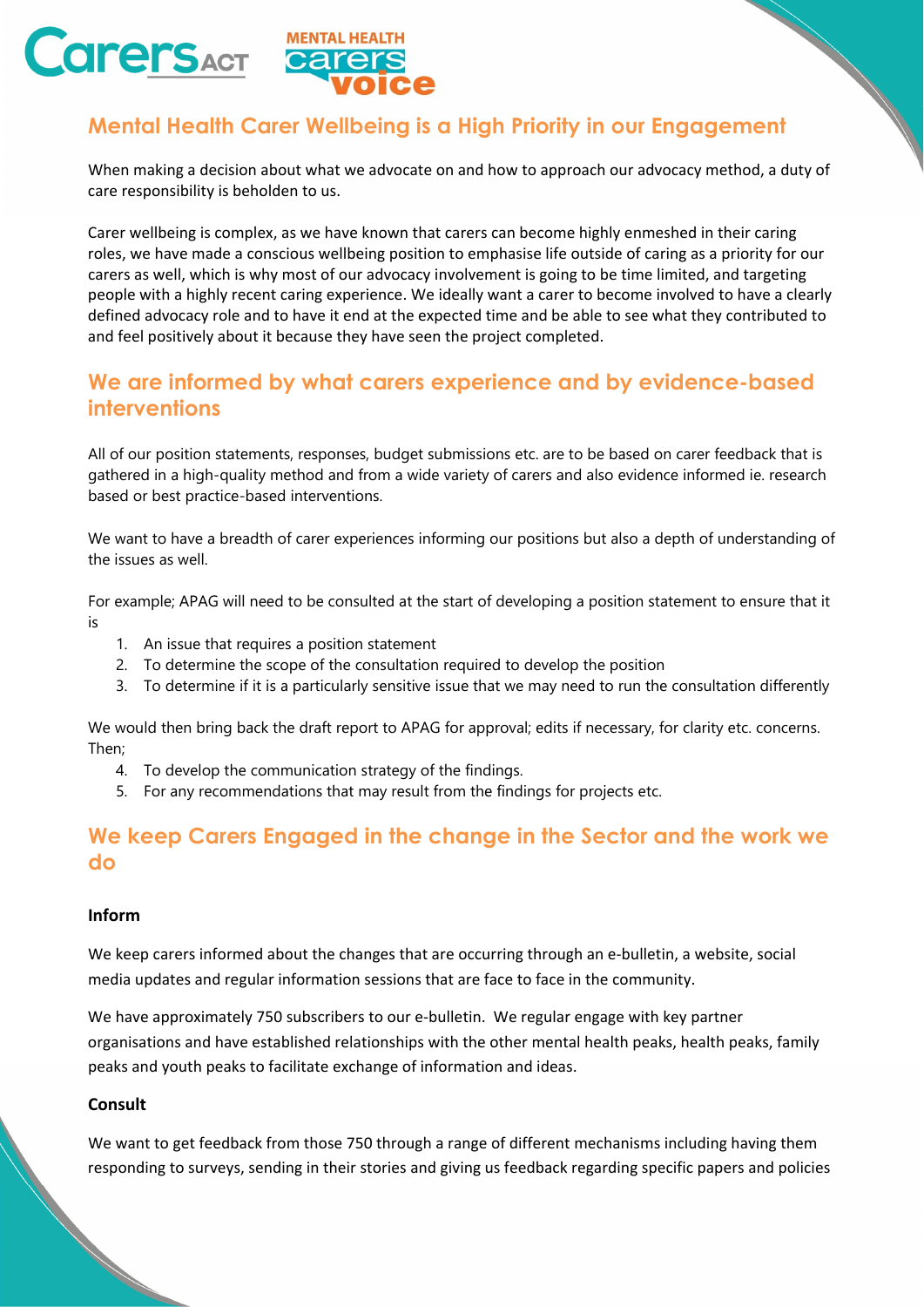



that come out. That helps us to develop our positions and understand what carers are experiencing on the ground.

#### **Involve**

We also want to involve carers in a bit more discussion through focus groups and workshops where we can really unpack that information, evaluate the evidence, get their recommendations for what we should write in our response specifically and have carers help us to craft our positions in more depth.

### **Collaborate**

Bring mental health carers and the other parties to the table for deliberative discussions/co‐designing workshops/world cafes developing more comprehensive plans where we can all work together to improve what is out there through collaborative approaches that can tackle the complex issues.



This framework is constructed to value carers' time and expertise. It is most valuable for carer expertise to be utilised in the areas of most impact as defined by them. It is also crucial to utilise the most appropriate method for the type of information to be evaluated as in the above diagram.

The intent of the design is that more methods and therefore more carer input will be sought for issues that are likely to have the greatest impact on mental health carers. It is also intended to enable more proactive work to be undertaken in addition to responding to opportunities as they present, within the sector.

With a greater push in the sector to be consultative, we have witnessed the impacts on carers of 'consultation fatigue' whereby carers feel that they have been asked their opinion on an issue many times and witnessed minimal change. This can have many negative impacts on carers whereby they become disenfranchised with being consulted, feel it is tokenistic, a waste of time and that they are powerless in the system. This has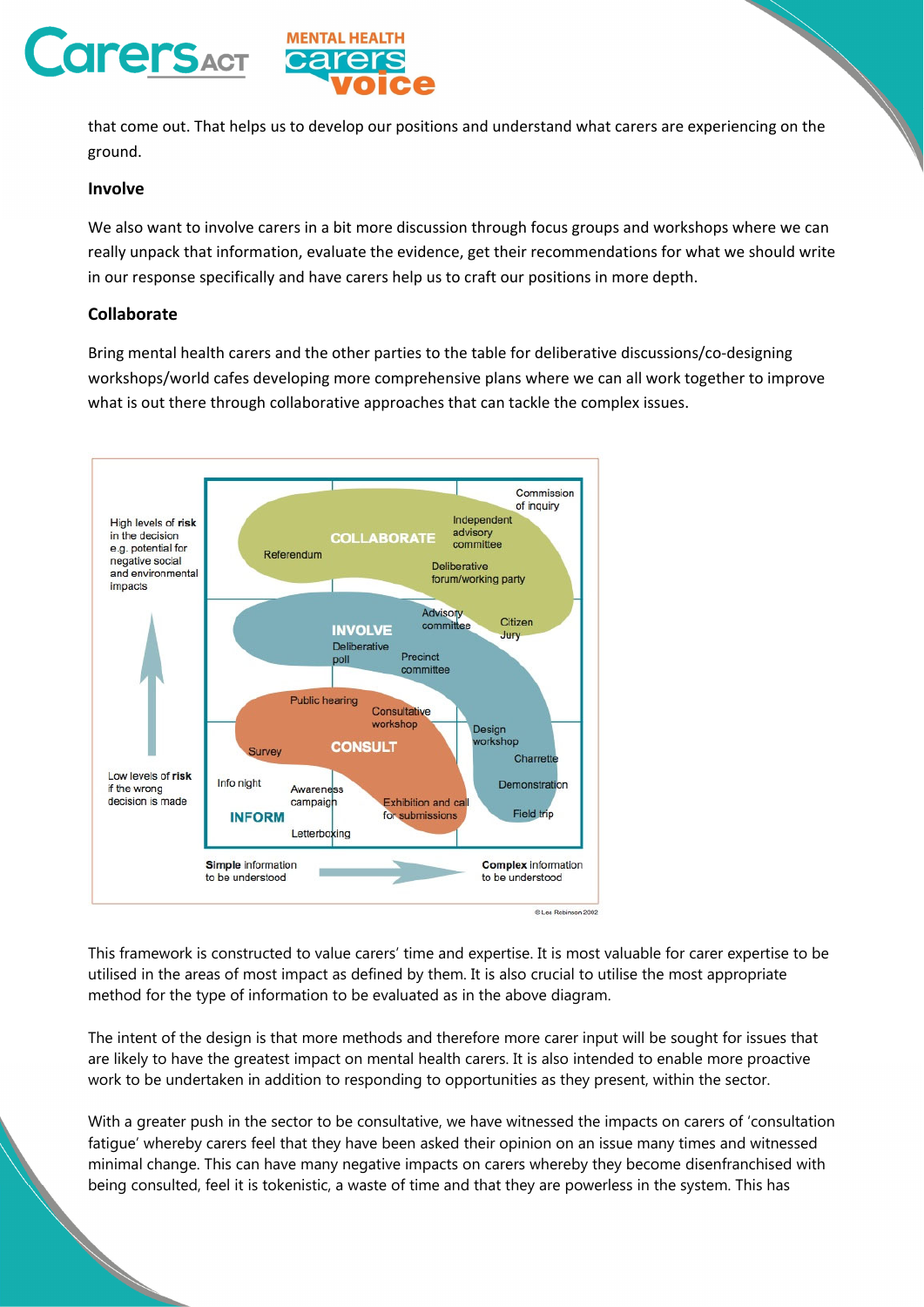



negative impacts on carers mental wellbeing and has the opposing outcome from that intended, whereby carers became less engaged in the conversation. This model also aims to address that by enabling us to proactively seek carers views on services and topics that arise regularly and then utilising that feedback to advocate for carers needs.

In this way proactive work shall be an investment into responsive work to reduce the amount of demand for input from mental health carers on the same issues and reduce duplication. This shall also assist with ensuring good follow up is prioritised from previous consultations so that carers are made aware of the positive impact their input has had. It also addresses some of the barriers to engagement identified in the previous section where carers will be able to participate in a manner that acknowledges their caring role and capacity.

For example, we have accumulated a few carer stories following the Mental Health Carers Voice Budget Response with the intention of following up with those carers who contacted us to let them know what is happening regarding updates specifically on the projects that they were interested in. This carer feedback maintenance is not time consuming and setting reminders on outlook can ensure that there is ongoing valuing of the contribution that those carers made.

This engagement responsibility will fall to the MHCV Program Officer, who will manage the carer engagement activities whilst the Manager of Policy and Advocacy role will take a more active role in engaging with decision makers.

## **Do No Harm Principles underpin our program**

## **Introduction**

These principles underpin all engagement events with mental health carers and act as a strengths-based risk management strategy for our program

### **Principles**

The Mental Illness Education ACT Do NO Harm Principles govern participant and facilitator conduct at all events hosted by the Mental Health Carers Voice Program, and these Principles are explained at the start of larger events and at appropriate facilitated workshops and focus groups.

For larger forums, MIEACT shall be invited to present a brief introduction on the principles of Do NO Harm. In keeping with this, staff and carer advocate Do NO Harm Training shall be provided annually through our program to improve understanding of safe talking in mental health.

Our program acknowledges the importance of privacy, confidentiality and informed consent in all its undertakings and that carers who attend may be at different stages of their caring journey. As carers attend these sessions to obtain information and increase their knowledge of advocacy and the mental health sector there is no expectation or obligation on carers to disclose anything they are not comfortable discussing (ie. who they care for, what the person they care for is diagnosed with etc.).

These sessions are not targeted at providing emotional or social support; however, information on those Carers ACT services will be made prominently available. We support all mental health carers to participate in systemic advocacy when and how they are ready to do so.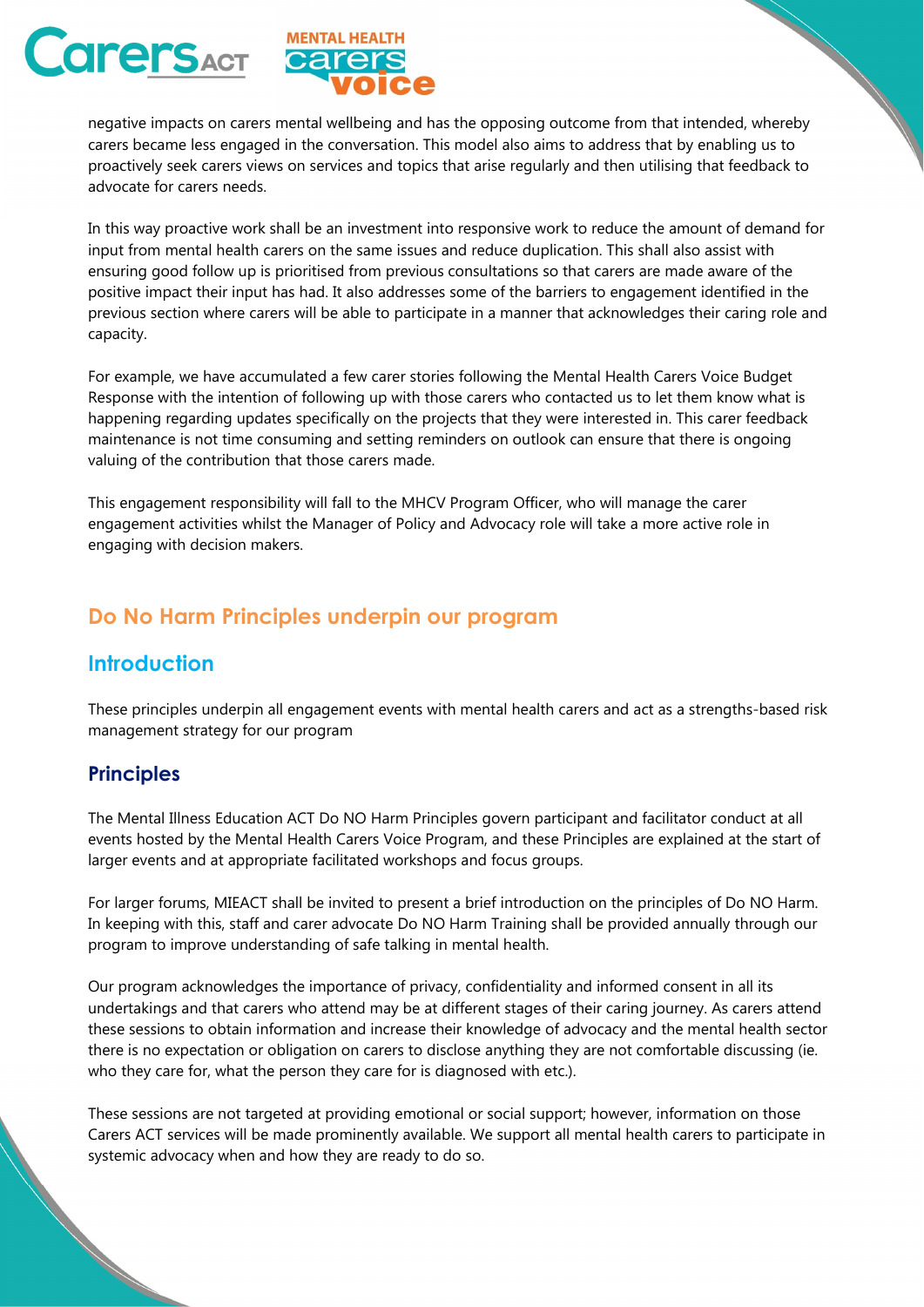



When running events jointly with the Carers ACT Support Services, clear roles and responsibilities will be designated based on area of expertise and outcomes wanted from the session.

All facilitators will be given clear instructions on what is wanted from the session and debriefed on the Do NO Harm Principles as well as the MHCV event principals to make no request on carers to disclose information prior to the event.

Facilitators will provide the Mental Health Carers Manager Policy and Stakeholder Engagement with their full presentation for approval before the event and Carers ACT reserve the right to request presenters to edit the presentation on the basis of mitigating risk to carers.

In organisation of events, the content of the session is assessed to determine the sensitive nature of the topic. For sessions that are on sensitive topics, a higher risk management strategy shall be implemented which shall include the booking of a counsellor to attend the event, hosting the event during the day where possible, self-care plans and a mindfulness exercise to end the session. This would be true for an emotive topic such as a consultation on caring for someone with an Eating Disorder.

For sessions that are deemed lower in risk (such as "what is systemic advocacy?" etc.) the facilitator (and the Mental Health Carers Manager Policy and Stakeholder Engagement) shall be responsible for ensuring risk management via maintaining the Do NO Harm principals throughout the session and that information on self-care is provided to participants at the start and the end of the session. (ie. they can book an appointment to see a counsellor, they are providing the opportunity to take time-out from the session and/or debrief with a staff member of the program following the session).

Any carer who appears distressed from the session will be spoken to before they leave individually and followed up with (as necessary).

Carer will be provided with the opportunity to provide anonymous feedback and any concerns will be actioned, provided to the facilitator directly or, as appropriate, referred to the manager of the presenter.

## **Working our Engagement Framework into Tailored Solutions**

Largely we continue to receive our primary engagement requests to participate on various issues through a request to have a representative sit on a committee. We continue to need to respond to the requests with a tailored response depending on how we want to be involved and what objective they are seeking.

Often the issues are very aligned with our strategic plan and so we want to engage on them, however committee membership is rarely the best method for us to achieve our objectives. This is where we elect to develop a Tailored Stakeholder Engagement Plan depending on how important the issue is to our Strategic Plan.

We approach the group who requested our participation on the committee and ask them to be more specific about what they want to know about mental health carers.

We ask them specifically how the project/policy will impact on mental carers. We then discuss some options regarding what we could facilitate. We also discuss the Influence that we would have on the outcomes for those sessions depending on how it was run.

Our aim is to achieve a strategy that can return a clear plan for both parties for engagement with impact, influence and interest and with clear purpose. This meeting also needs to discuss the communication of information regardless of it being 'engaged' on directly so just utilising our networks to keep information